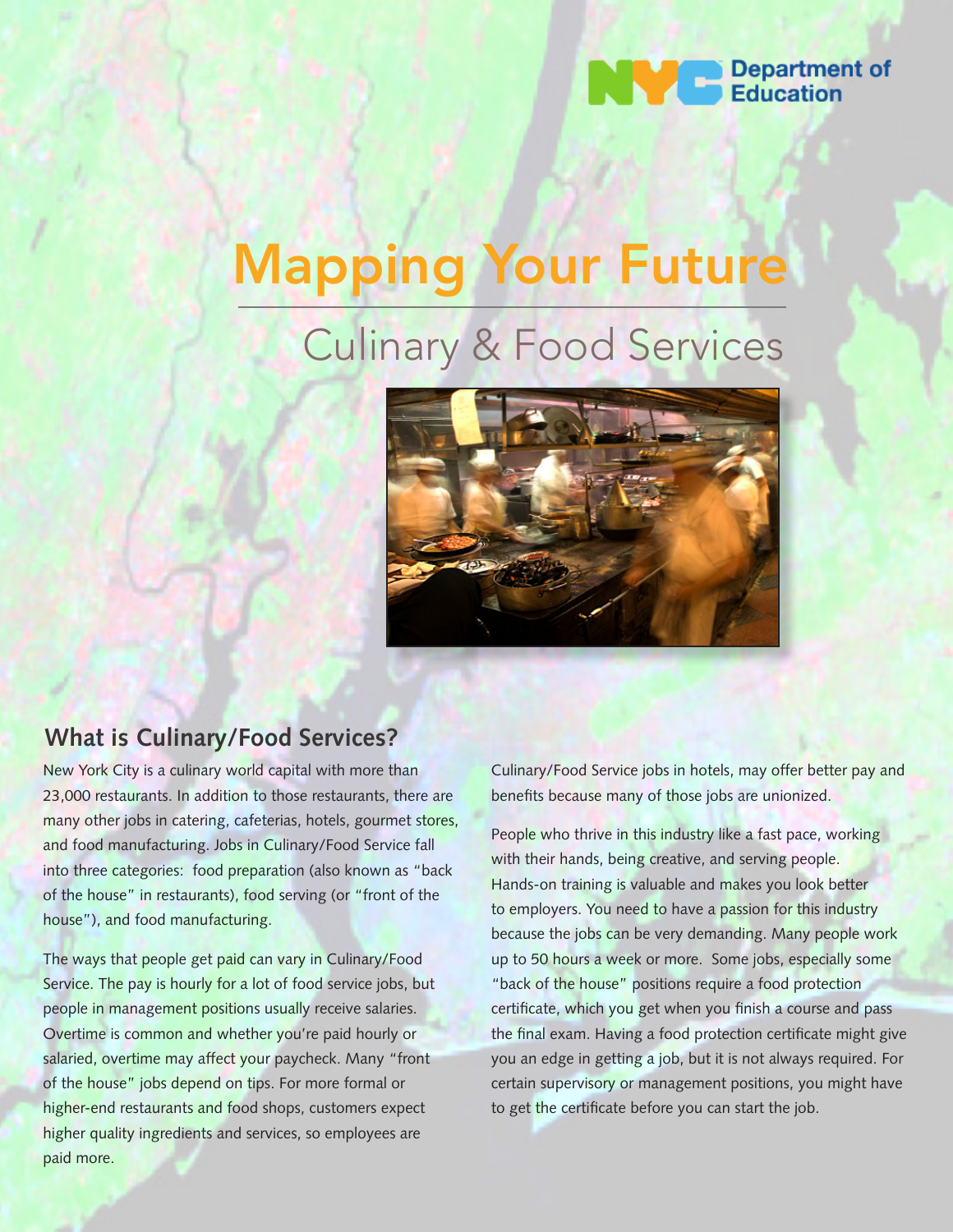## Jobs Preparing Food in Restaurants, also called "Back of the House"

### INCREASING LEVELS OF EDUCATION/TRAINING REQUIRED

### High School and Little/No Experience

### Assistant Butcher (Meat Specialist)

DUTIES:

**Cuts, trims, and prepares consumer-sized portions of meat for sale in retail establishments.** 

PAY RANGE: **\$9 to \$11 per hour**

### Prep Cook  $\blacktriangleright$

DUTIES:

**Performs a variety of food preparation duties other than cooking, such as preparing cold foods and shellfish, slicing meat, cutting vegetables, peeling potatoes, etc.** 

PAY RANGE: **\$10 to \$12 per hour**

### Assistant Baker or Pastry Cook

DUTIES:

**Mixes and bakes ingredients to produce breads, rolls, cookies, cakes, pies, pastries, and other baked goods.** 

PAY RANGE: **\$11 to \$22 per hour**

### Experience and/or Some Training

### Line Cook

DUTIES:

**Follows a menu to prepare and cook meats, fish, poultry, gravies, cereals, soups, vegetables and other food according to proper preparation methods.** 

PAY RANGE: **\$10 to \$12 per hour**

### Sous Chef

#### DUTIES:

**Assists the Executive Chef in the kitchen, including menu development, supplies inventory, purchasing, and cost control. Oversees the activities of the kitchen staff and monitors food preparation and presentation when the Executive Chef is not there.** 

PAY RANGE: **\$22,000 to \$44,000 per year**



**Directs and participates in the preparation of consumer-sized portions of meat for use or sale in retail establishments.** 

PAY RANGE: **\$33,000 to \$37,500 per year**

### MAP KEY



# College and/or

DUTIES:

DUTIES:

Very Experienced Executive Pastry Chef



**Oversees the preparation of baked goods, plans menu, and keeps track of supplies and expenses.** 

PAY RANGE: **\$65,000 to \$100,000 per year**

### Executive Chef



**Oversees the preparation, seasoning, and cooking of food. Plans and prices menu items, orders supplies, and keeps records and accounts.**

PAY RANGE: **\$65,000 to \$100,000 per year**



**Same as Executive Chef, but in corporate, commercial, or institutional catering services.**

STARTING PAY: **\$65,000 to \$100,000 per year**

This flyer highlights some jobs, but not all jobs in this sector.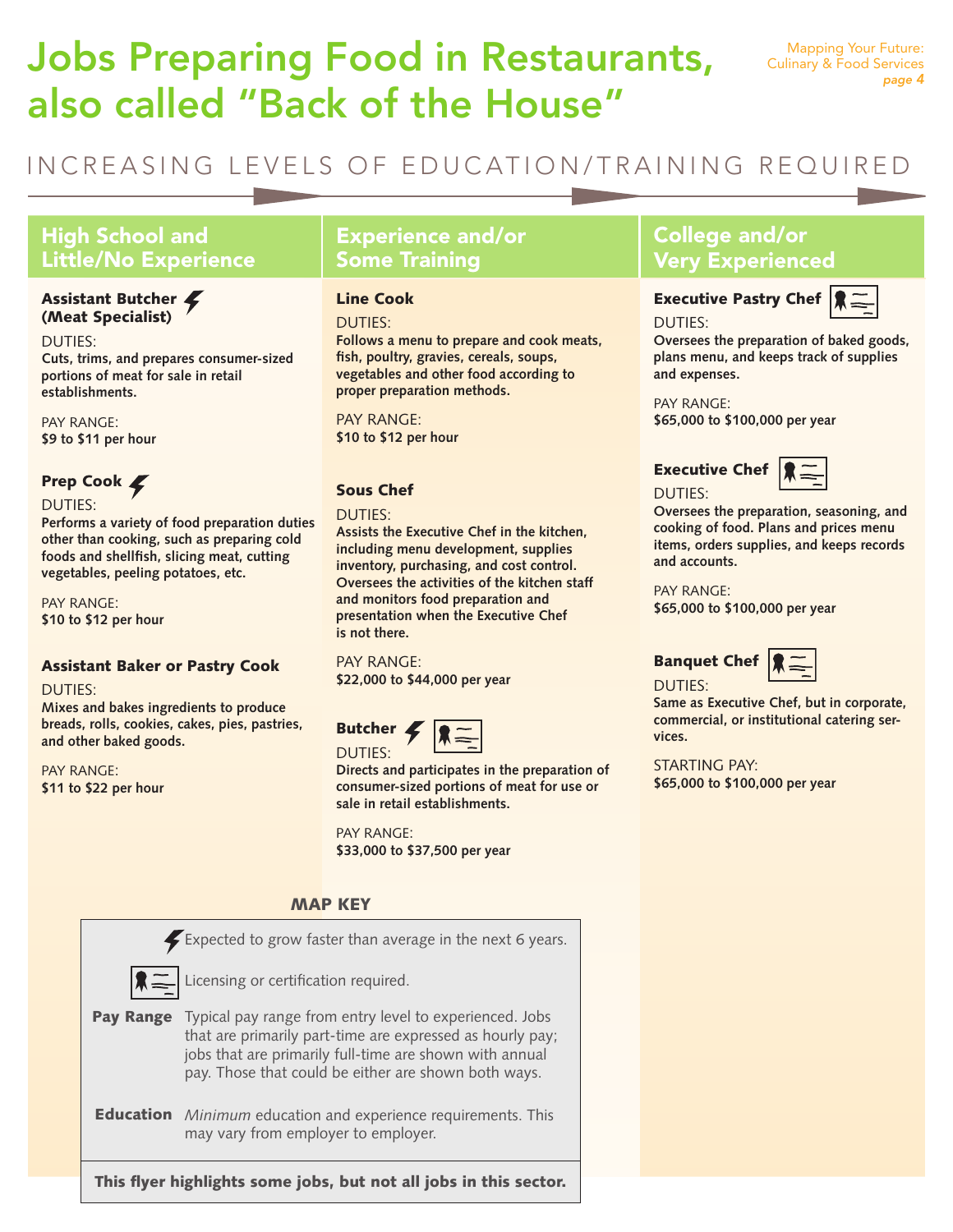## Put Yourself on the Map: How to Use This Brochure

Like any map, this Career Map helps you find your way to new places – in this case, a bunch of careers within one specific industry. (An industry is a loosely defined area of businesses engaged in similar work.) As you read, ask yourself: what different kinds of jobs are there? How does one job lead to the next? Which ones will I like? How much money can I earn, and how long will it take me to get there? What kind of training do I need?

One of the best ways to find a satisfying career is to get clear about your personal interests and strengths. What do you most enjoy doing? What do your friends, teachers, parents say you do best? Do you prefer to work with people, ideas or things? Do you want to be in charge, or work alongside your peers? Which of these jobs will let you be your best?

Once you've found a path that sounds like a good fit, it's time to test it out. Find someone who works in the industry – ask your friends, parents, teachers and neighbors if they can introduce you. Ask if they are willing to talk with you for a few minutes. This is called an "informational interview." You're not asking them to find you a job; you're only asking to listen and learn about their experience. If you ask in a professional manner, many people are happy to speak with you. (If you're nervous about this, ask a teacher, guidance counselor or parent to help.)

**Find someone who works in the industry – ask your friends, parents, teachers and neighbors if they can introduce you.**

Before you meet with the person, reread the brochure and write down any questions you have, for example:

- $\blacksquare$  What do you spend your day doing in this job?
- $\blacksquare$  How did you get started in this field?
- $\blacksquare$  How much reading, writing or math do you do in your job?
- $\blacksquare$  How do people dress at the work place?
- Do you have a routine set of tasks you do every day or do you do something different every day?
- $\blacksquare$  Do you work the same schedule every week, or does it change?
- $\blacksquare$  What courses would I take in high school or college to prepare for this job?
- $\blacksquare$  What is my next step after high school if I am interested in this field?
- Where can I find people who can help me learn more about this field?

Make sure to send a thank you note, and in no time you'll be on your way. For more information about this industry and many others, you can visit www.careerzone.ny.gov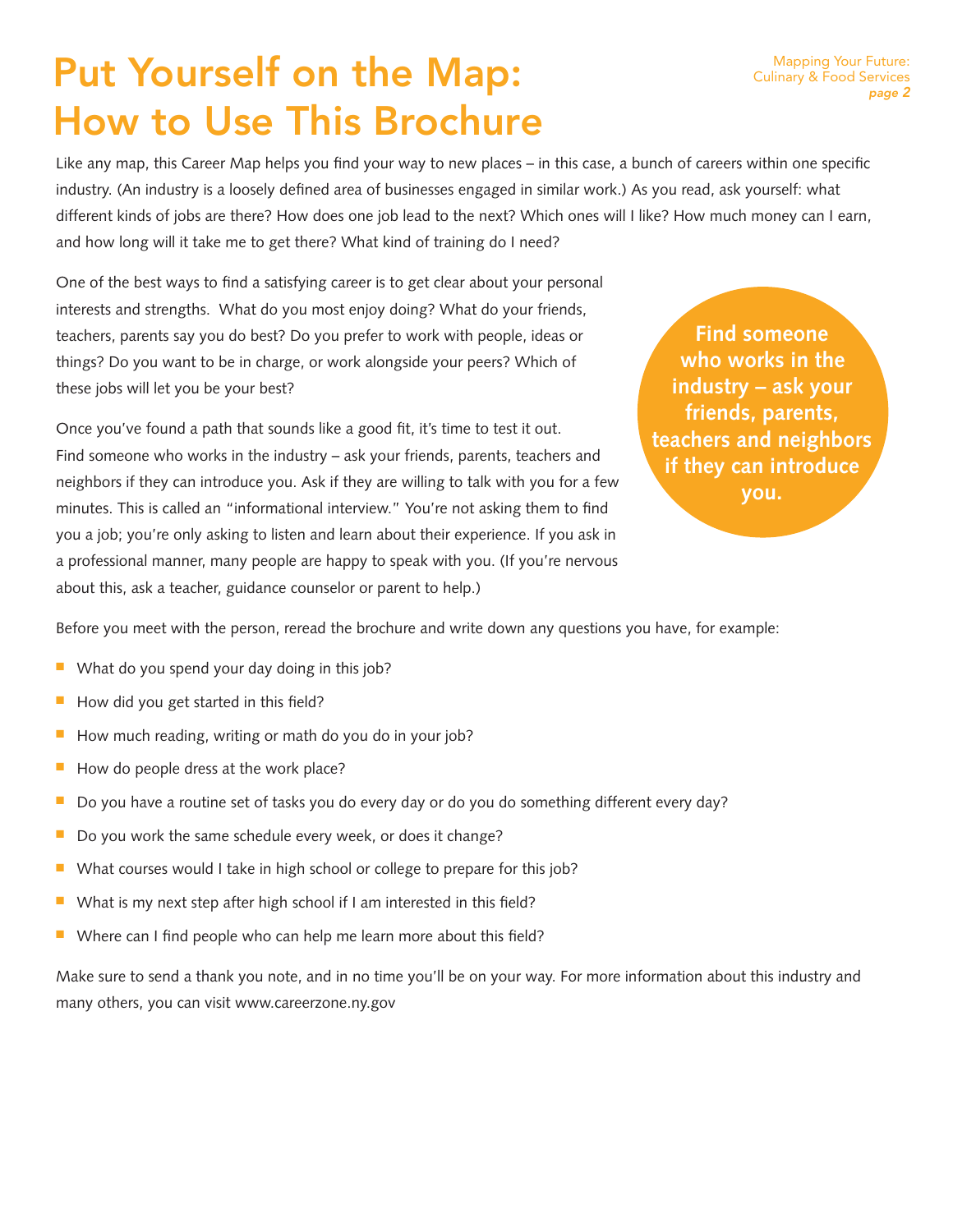### Jobs Serving Customers in Restaurants, Culinary & Food Services also called "Front of the House" Culinary & Food Services *page 5*

### INCREASING LEVELS OF EDUCATION/TRAINING REQUIRED

### High School and Little/No Experience

### Waiter/Waitress (Server)

#### DUTIES:

**Takes orders and serves food and drinks to patrons at tables in dining establishments.** 

### PAY RANGE:

**\$5 per hour plus tips to \$9 per hour plus tips. Tips average about \$100 per day and can be higher at high-end restaurants.**

### Reservationist/Hostess

#### DUTIES:

**Welcomes customers, seats them at tables or in a lounge, and helps ensure quality of facilities and service.** 

PAY RANGE: **\$20,000 to \$32,000 per year or \$9 to \$15 per hour** 

### Station Attendant

### DUTIES:

**Serves food for cafeteria or buffet service in an institutional, commercial or corporate catering service.** 

PAY RANGE: **\$22,000 to \$36,000 per year or \$10 to \$17per hour**

### Cashier

#### DUTIES:

**Receives payment in the form of cash, credit card, or check; gets payment approvals; manages receipts in restaurants, fast-food establishments, cafeterias, or grocery or specialty food stores.** 

PAY RANGE: **\$8 to \$12 per hour**

### More Experience and/or Training/College

### Bartender DUTIES:



**Mixes and serves drinks to customers, directly or through wait staff.** 

### PAY RANGE:

**\$5 per hour plus tips to \$9 per hour plus tips. Tips average about \$100 per day and can be higher.** 

### Shift Manager



#### DUTIES:

**Supervises workers who prepare and serve food in restaurants, cafeterias, retail food** 

### **establishments.**  PAY RANGE:

\$**22,000-\$44,000 per year or \$12 to \$22 per hour**

### Maître D'

### DUTIES:

**Manages greeters and wait staff in restaurants and catering facilities. May sometimes welcome customers, seat them at tables or in lounge, and ensure quality of facilities and service.** 

PAY RANGE: **\$22,000-\$44,000 per year or \$12 to \$22 per hour. Tips also possible.**

### Dining Room Manager

#### DUTIES:

**Plans, directs, and coordinates activities of an organization or department that serves food and beverages.** 

PAY RANGE: **\$41,000-\$75,000 per year**

### Very Experienced and/or College/Training

### Sommelier

### DUTIES:

**Oversees wine procurement, storage, cellar rotation, and expert service to customers in specialized or high-end restaurants.** 

PAY RANGE: **\$41,000 to \$75,000 per year**

### General Manager/Owner

### DUTIES:

**Plans and directs restaurant or catering operations including formulating policies, managing operations across departments or divisions, and overseeing the use of materials and human resources.** 

PAY RANGE: **\$85,000 to \$185,000 per year**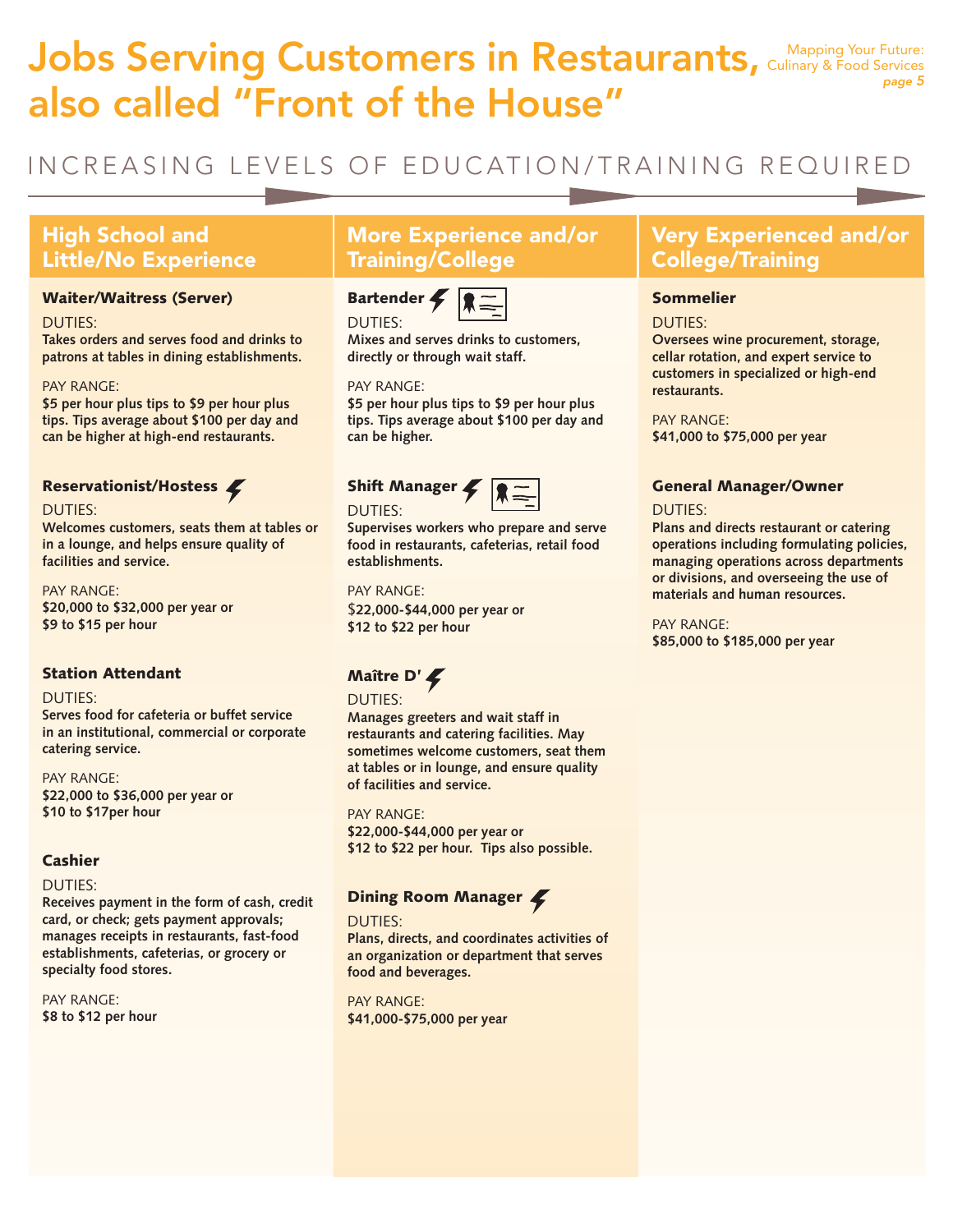# Types of Employment

|                                          | <b>HOURS/WEEK</b> | <b>SCHEDULE</b> | <b>WAGE/SALARY</b>                                         | <b>PAYMENT</b>                                                    | <b>COMMON</b><br><b>BENEFITS</b>                                              |
|------------------------------------------|-------------------|-----------------|------------------------------------------------------------|-------------------------------------------------------------------|-------------------------------------------------------------------------------|
| <b>Full-Time</b>                         | Usually 35+       | Steady          | Annual                                                     | Weekly or<br>bi-weekly                                            | Paid sick leave,<br>vacation time,<br>health insurance,<br>retirement savings |
| Part-Time                                | Usually $<$ 35    | May vary        | Hourly                                                     | Weekly or<br>bi-weekly                                            | Usually none                                                                  |
| <b>Temp</b>                              | As available      | May vary        | Hourly                                                     | Weekly or<br>bi-weekly                                            | Usually none                                                                  |
| Self-employed<br>aka<br><b>Freelance</b> | Varies            | Varies          | Negotiate rate of<br>pay with client                       | Upon completion<br>of work or on a<br>schedule of<br>deliverables | None: must pay own<br>taxes and health<br>insurance                           |
| <b>Union</b>                             |                   |                 | Typically higher than<br>comparable<br>non-union positions |                                                                   | As negotiated by<br>the union with the<br>employer on behalf<br>of members    |

### **For Additional Information**

**For information about the NYC Department of Education CTE Programs:**

http://schools.nyc.gov/ChoicesEnrollment/CTE/ParentsandStudents/default.htm

http://CTECouncil.org

http://www.bls.gov/ooh/food-preparation-and-serving/home.htm (food preparation and serving) http://www.bls.gov/ooh/management/home.htm (lodging/hotel and restaurant)

### **Where can I get additional general information on careers?**

For careers in New York State: www.careerzone.ny.gov For general career information, including videos of nearly 550 careers: www.acinet.org

For general career information: www.bls.gov/k12/

**Office of Postsecondary Readiness (OPSR) New York City Department of Education 52 Chambers Street New York, NY 10007**